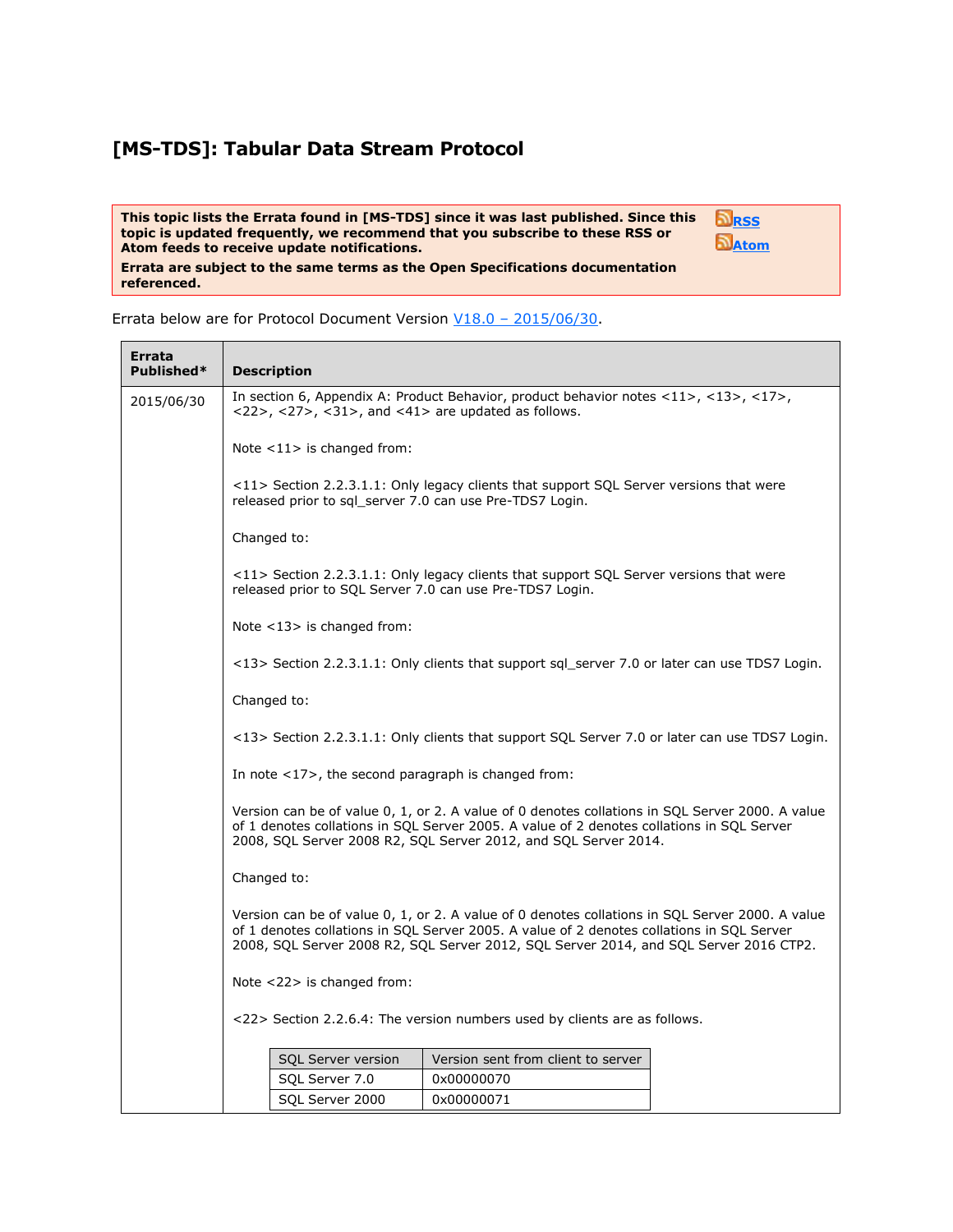| Errata<br>Published* | <b>Description</b>                                                                                                                                                                                                                                                                                                                                                                                                                                                                                                                                                                                                     |                                                                                                                                                                                                                                                               |  |  |  |
|----------------------|------------------------------------------------------------------------------------------------------------------------------------------------------------------------------------------------------------------------------------------------------------------------------------------------------------------------------------------------------------------------------------------------------------------------------------------------------------------------------------------------------------------------------------------------------------------------------------------------------------------------|---------------------------------------------------------------------------------------------------------------------------------------------------------------------------------------------------------------------------------------------------------------|--|--|--|
|                      | SQL Server 2000 SP1                                                                                                                                                                                                                                                                                                                                                                                                                                                                                                                                                                                                    | 0x01000071                                                                                                                                                                                                                                                    |  |  |  |
|                      | SQL Server 2005                                                                                                                                                                                                                                                                                                                                                                                                                                                                                                                                                                                                        | 0x02000972                                                                                                                                                                                                                                                    |  |  |  |
|                      | SQL Server 2008                                                                                                                                                                                                                                                                                                                                                                                                                                                                                                                                                                                                        | 0x03000A73                                                                                                                                                                                                                                                    |  |  |  |
|                      | SQL Server 2008 R2                                                                                                                                                                                                                                                                                                                                                                                                                                                                                                                                                                                                     | 0x03000B73                                                                                                                                                                                                                                                    |  |  |  |
|                      | SQL Server 2012                                                                                                                                                                                                                                                                                                                                                                                                                                                                                                                                                                                                        | 0x04000074                                                                                                                                                                                                                                                    |  |  |  |
|                      | SQL Server 2014                                                                                                                                                                                                                                                                                                                                                                                                                                                                                                                                                                                                        |                                                                                                                                                                                                                                                               |  |  |  |
|                      | Changed to:                                                                                                                                                                                                                                                                                                                                                                                                                                                                                                                                                                                                            |                                                                                                                                                                                                                                                               |  |  |  |
|                      |                                                                                                                                                                                                                                                                                                                                                                                                                                                                                                                                                                                                                        | <22> Section 2.2.6.4: The version numbers used by clients are as follows.                                                                                                                                                                                     |  |  |  |
|                      | SQL Server version                                                                                                                                                                                                                                                                                                                                                                                                                                                                                                                                                                                                     | Version sent from client to server                                                                                                                                                                                                                            |  |  |  |
|                      | SQL Server 7.0                                                                                                                                                                                                                                                                                                                                                                                                                                                                                                                                                                                                         | 0x00000070                                                                                                                                                                                                                                                    |  |  |  |
|                      | SQL Server 2000                                                                                                                                                                                                                                                                                                                                                                                                                                                                                                                                                                                                        | 0x00000071                                                                                                                                                                                                                                                    |  |  |  |
|                      | SQL Server 2000 SP1                                                                                                                                                                                                                                                                                                                                                                                                                                                                                                                                                                                                    | 0x01000071                                                                                                                                                                                                                                                    |  |  |  |
|                      | SQL Server 2005                                                                                                                                                                                                                                                                                                                                                                                                                                                                                                                                                                                                        | 0x02000972                                                                                                                                                                                                                                                    |  |  |  |
|                      | SQL Server 2008                                                                                                                                                                                                                                                                                                                                                                                                                                                                                                                                                                                                        | 0x03000A73                                                                                                                                                                                                                                                    |  |  |  |
|                      | SQL Server 2008 R2                                                                                                                                                                                                                                                                                                                                                                                                                                                                                                                                                                                                     | 0x03000B73                                                                                                                                                                                                                                                    |  |  |  |
|                      | SQL Server 2012                                                                                                                                                                                                                                                                                                                                                                                                                                                                                                                                                                                                        | 0x04000074                                                                                                                                                                                                                                                    |  |  |  |
|                      | SQL Server 2014                                                                                                                                                                                                                                                                                                                                                                                                                                                                                                                                                                                                        |                                                                                                                                                                                                                                                               |  |  |  |
|                      | SQL Server 2016 CTP2                                                                                                                                                                                                                                                                                                                                                                                                                                                                                                                                                                                                   |                                                                                                                                                                                                                                                               |  |  |  |
|                      | Note $<$ 27 $>$ is changed from:                                                                                                                                                                                                                                                                                                                                                                                                                                                                                                                                                                                       |                                                                                                                                                                                                                                                               |  |  |  |
|                      | <27> Section 2.2.6.5: In SQL Server 2012, and SQL Server 2014, the server always sends<br>the value 0 for the INSTOPT option when the string specified in the client's INSTOPT option is<br>"MSSQLServer". The reason for this is that "MSSQLServer" is the name of a default instance,<br>and "MSSQLServer" may be provided by the client even in the absence of an explicit instance<br>name. SQL Server 2000, SQL Server 2005, SQL Server 2008, and SQL Server 2008 R2, which<br>support the INSTOPT field always validate the client-specified string against the server's<br>instance name.                       |                                                                                                                                                                                                                                                               |  |  |  |
|                      | Changed to:                                                                                                                                                                                                                                                                                                                                                                                                                                                                                                                                                                                                            |                                                                                                                                                                                                                                                               |  |  |  |
|                      | <27> Section 2.2.6.5: In SQL Server 2012, SQL Server 2014, and SQL Server 2016 CTP2, the<br>server always sends the value 0 for the INSTOPT option when the string specified in the<br>client's INSTOPT option is "MSSQLServer". The reason for this is that "MSSQLServer" is the<br>name of a default instance, and "MSSQLServer" may be provided by the client even in the<br>absence of an explicit instance name. SQL Server 2000, SQL Server 2005, SQL Server 2008,<br>and SQL Server 2008 R2, which support the INSTOPT field always validate the client-specified<br>string against the server's instance name. |                                                                                                                                                                                                                                                               |  |  |  |
|                      | In note <31>, the fourth paragraph is changed from:                                                                                                                                                                                                                                                                                                                                                                                                                                                                                                                                                                    |                                                                                                                                                                                                                                                               |  |  |  |
|                      |                                                                                                                                                                                                                                                                                                                                                                                                                                                                                                                                                                                                                        | SNAC [MSDN-SNAC] and SQLClient use the VERSION option in the Pre-Login Response<br>message to detect whether DoneRowCount is LONG or ULONGLONG. It is ULONGLONG if<br>VERSION in the Pre-Login Response message indicates that the server is SQL Server 2005, |  |  |  |